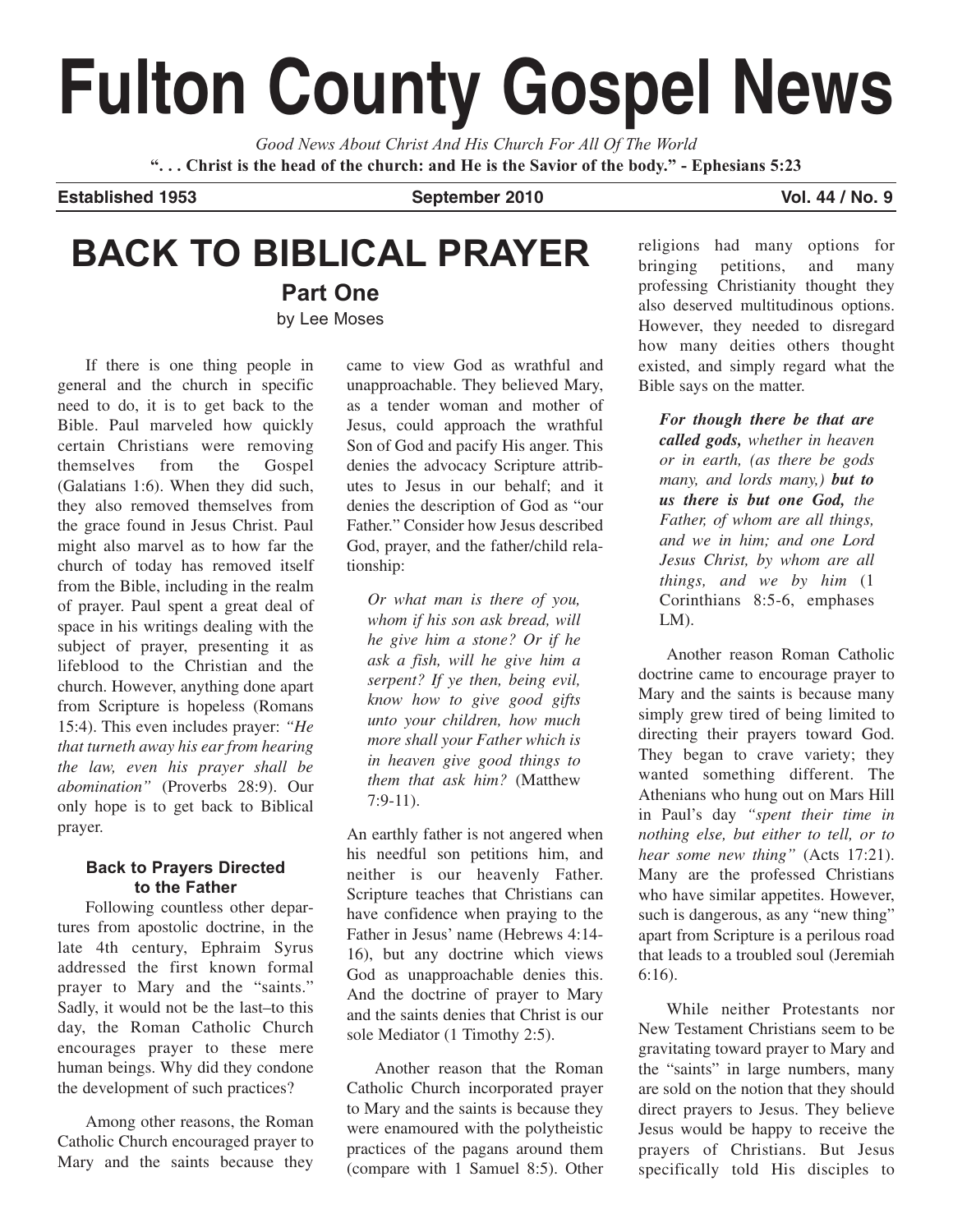#### **FULTON COUNTY GOSPEL NEWS** USPS Publication #211780

. . . is a Periodical publication issued monthly by the Church of Christ at Third and Bethel (P.O. Box 251), Mammoth Spring, AR 72554-0251. **POSTMASTER: Please mail all changes of address to the above address.**

**FCGN** is mailed free of charge to any who care to receive it. We will be happy to add any names to the regular mailing list. If you send in a name we must have a complete address, including number and street name, or R.R. or HCR number, plus box number, or a P.O. Box number and the **NINE DIGIT ZIP CODE**. This paper is supported by voluntary contributions for which we are grateful. Financial information will be furnished upon request. **Mail all address corrections or manuscripts to:**

### **FULTON COUNTY GOSPEL NEWS** P.O. Box 251

Mammoth Spring, AR 72554

| Lee Moses $\dots\dots\dots\dots\dots\dots$ . EDITOR |
|-----------------------------------------------------|
|                                                     |
| E-Mail cocfcgn@centurytel.net                       |
| Website www.fultoncountygospelnews.org              |
|                                                     |
| E-Mail $\ldots$ sales@halopages.net                 |

## *(continued from page one)*

Whom they are to direct prayers, and it is not to Himself. He said, *"When ye pray, say, Our Father which art in heaven"* (Luke 11:2). In His Sermon on the Mount, He said, *"After this manner therefore pray ye: Our Father which art in heaven"* (Matthew 6:9). This is the template Jesus gives for prayer. For one to get back to the Bible in any respect, he has to follow the pattern the Bible sets forth in the matter (1 Corinthians 4:6 ASV, 1 Timothy 6:3-4; 2 Timothy 1:13; 2 John 9). And Jesus could not have been more clear that prayer is to be addressed to the Father, excluding prayer to Himself or to any other person.

Furthermore, Jesus explicitly **forbade** prayer to Himself. The night before His crucifixion, He assured His apostles that He would be resurrected, ascend to the Father, and send the Holy Spirit to guide the apostles into all truth. He added, *"And in that day ye shall ask me nothing. Verily, verily,*

*I say unto you, Whatsoever ye shall ask the Father in my name, he will give it you"* (John 16:23, emphases LM). "That day" has come, and now His followers are to ask the Father, not Him. Jesus does not desire for Christians to pray to Him–"nothing" means **nothing**.

Some reply, "No, Jesus did not mean 'nothing.' Jesus meant the apostles would no longer have to ask Him any **questions**." The American Standard Version, in a departure from its British counterpart, translates the first part of John 16:23, "And in that day ye shall ask me **no question**" (emphasis LM). The Jesus-prayer camp appeals to this translation, followed by the New American Standard Bible, to claim that Jesus was not referring to prayer but rather to asking Him questions about what He was doing and where He was going. However, the verb here translated "ask" does not necessarily mean "ask a question." It can just as certainly mean "ask **for** something" or "request,"<sup>1</sup> as Jesus clearly does several times in this same conversation. Just three verses later, the same word here rendered "ask" is actually translated "pray": *"At that day ye shall ask in my name: and I say not unto you, that I will pray the Father for you"* (verse 26; compare with 14:16). This goes along with what Jesus had just said in verse 23–the disciples did not need to pray to Jesus, who would then in turn pray to the Father for them. They could pray directly to the Father themselves, as long as they did it in Jesus' name.

Jesus did emphasize that prayers were to be offered **in His name**. This means that Christians approach the Father will Jesus' authority and approval. Earlier in the same discourse, Jesus said, *"Ye have not chosen me, but I have chosen you, and ordained you, that ye should go and bring forth fruit, and that your fruit should remain: that whatsoever ye*

*shall ask of the Father in my name, he may give it you"* (John 15:16). He also said, *"And whatsoever ye shall ask in my name, that will I do, that the Father may be glorified in the Son. If ye shall ask any thing in my name, I will do it"* (14:13-14). As F.F. Bruce aptly describes the intent of the passage, "The Father denies nothing to the Son, and a request made in the Son's name is treated as if the Son made it."2 In addition, Jesus remarked upon the agency He would serve in seeing that answers to prayers were carried out.

Some are quick to point out that several modern Bible translations, including the New International Version, New American Standard Bible, and the English Standard Version, change Jesus' statement *"If ye shall ask any thing in my name, I will do it"* to *"If ye shall ask* **me** *anything in my name, I will do it"* (verse 14). If this were a correct rendering, it certainly would seem to allow prayer to Jesus. The few older manuscripts generally include "me," while the more widely representative and newer manuscripts omit it. But even the United Bible Societies, whose critical text is based almost exclusively on the older manuscripts, does not argue primarily from a textual standpoint: "Some manuscripts do not have **me** in the phrase **If you ask me**. However, this information should be included for translational reasons. The Father could be assumed as the one to whom the prayer is directed; but since it is Jesus who will answer the prayer, it is

better understood as directed to him."3 So "me" should be included because they believe it makes the passage clearer? This is not consistent textual philosophy, since the United Bible Societies generally favor the more difficult reading if all other factors are equal.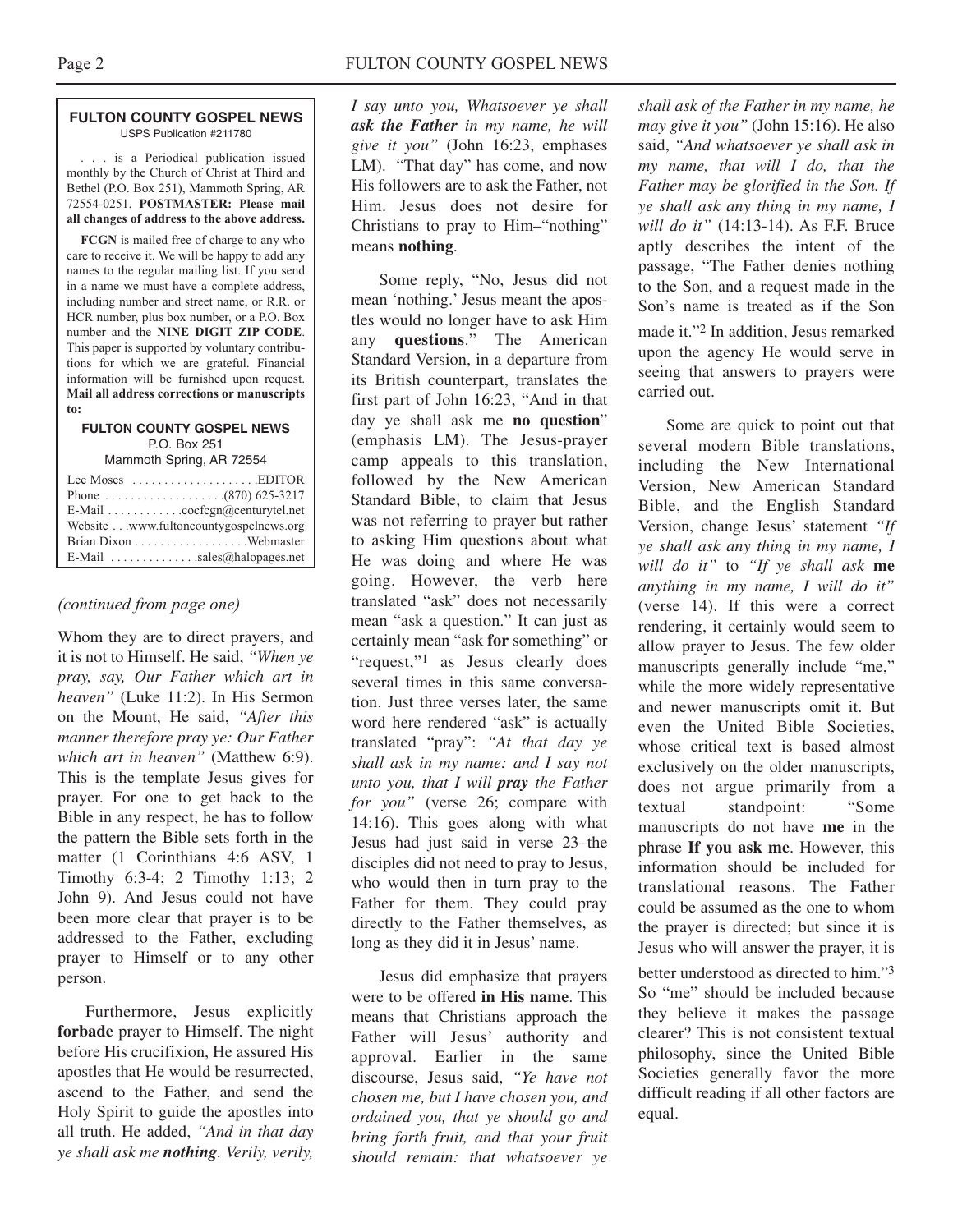But neither does the context make it likely that Jesus said, "Ask **me**." Why would Jesus command prayer to Jesus in Jesus' name, effectively saying, "Use my commendation to approach Me in prayer." This would be akin to an automobile salesman telling an acquaintance, "Come visit me at my dealership. I'll give you a great bargain on a new Chevrolet!" and then adding, "And tell me that **I** sent you!"

Bruce states, "The textual evidence in verse 14 is fairly evenly divided between the omission and retention of 'me'; but the logic and the thought here favour its omission, which indeed seems to be demanded by the clear sense of 16:23a."4 When Jesus speaks of the same subject addressed in John 14:14, He continually tells His disciples to pray to the **Father** in Jesus' name. Jesus even explicitly forbade prayer offered to Himself. As Jesus cannot contradict Scripture nor Himself, He could not have implied in John 14:14 that prayer to Him is authorized.

Others appeal to various prayers to the "Lord" and conversations with the resurrected Jesus found in Scripture as evidence of prayers to Jesus. However, none of these examples is conclusively both a prayer and addressed to Jesus. But some are so intent on offering prayer to Jesus that they will explain away what our Lord so clearly said in John 16:23. This leaves one to ponder, "What more could Jesus have said to stress that Christians are not to pray to Him?"

There are some who have even advocated prayers directed to the Holy Spirit. Again, the New Testament pattern of prayer to "our Father" does not include prayers to the Holy Spirit. Alexander Campbell aptly noted,

Not only, I say, does the nature of the religion itself, to those who understand it, teach the

impropriety of direct address to the Holy Spirit; but this species of address is absolutely unauthorized by any prophet or apostle, by any oracle of God, commandment or precedent in the sacred books–for from the beginning of Genesis to the end of Revelation, no man, patriarch, Jew, nor Christian; prophet, priest, nor apostle, ever did address the Holy Spirit directly in prayer or praise. They prayed for the Holy Spirit, but never to [Him].

The apparent dissatisfaction some denominationalists and Christians have with directing prayers solely to the Father is the same dissatisfaction that led to prayers to Mary and Roman Catholic "saints." They misunderstand the nature of God. While each Person within the Godhead is just as surely Deity as the others, different Persons within the Godhead perform different functions. And receiving prayer is the function of the Father.

Just as looking to the pagan world around them led Roman Catholics pray to Mary and the "saints," some are looking to the spiritual beliefs popular in modern culture. Denominational books speak of modern conversations people have allegedly had with Jesus. Culture is fascinated with angels and such like, without any consideration for Scriptural teaching.

And just as some simply grew tired of directing prayer to the Father all those years ago, some today believe they cannot find spiritual contentment without "changing things up." But again, Scripture reminds us, *"Thus saith the LORD, Stand ye in the ways, and see, and ask for the old paths, where is the good way, and walk therein, and ye shall find rest for your souls. But they said, We will not walk therein"* (Jeremiah 6:16). Rest for one's soul, including the *"peace that passeth all understanding"* found

in prayer (Philippians 4:6-7), is to be found only in the "old paths" given in the Bible. And that includes directing prayers to the Father.

*[To be continued next month]*

1 Walter Bauer, *erotao,* in *A Greek-English Lexicon of the New Testament and Other Early Christian Literature*, ed. Frederick W. Danker, 3rd ed. (Chicago: University of Chicago Press, 2000), BibleWorks. v.8.

"Although in **classical Greek** [used from 1000-330 B.C., LM] the verb 'to ask' (*erotao*) means 'to ask a question' rather than 'to ask for [something]' (which meaning was reserved for *aiteo*), **in the Greek of the New Testament period** *erotao* **can have either** force. Even in John,  $e\overline{r}$ *da*<sup> $\overline{o}$ </sup> sometimes means 'to ask a question' (1:19, 21, 25; 9:2, 19, 21; 16:5, 19, 30), and sometimes 'to ask for [something]' (4:31, 40, 47; 14:16; 16:26; 17:9). In the verse before us, *erotao* is used in the first clause ('you will no longer  $ask$  me anything'), and  $aite\bar{o}$  in the last clause ('my Father will give you whatever you *ask* in my name'). If the two verbs are roughly synonymous [and they appear to be in this context, LM], with the meaning 'to ask for [something]', then the only contrast in the verse is between the disciples asking Jesus for things during the period of his public ministry, and their asking the Father for things after Jesus has risen." D.A. Carson, *The Gospel According to John* (Grand Rapids, MI: Eerdmans, 1991), p. 545. Carson does believe "ask me no question" is also a possible translation of this passage.

2 F. F. Bruce, *The Gospel of John: Introduction, Exposition and Notes* (Grand Rapids, MI: William B. Eerdmans Publishing Company, 1983), p. 301.

3 UBS Handbook Series (United Bible Societies, 1961-1997; Biblesoft).

4 Bruce.

## **AIMED AT THE MIND**

by Nathan Brewer

The first time the Gospel was ever preached, it cut listeners to the heart.

*"Now when they heard this, they were pricked in their heart, and said unto Peter and to the rest of the apostles, Men and brethren, what shall we do?"* (Acts 2:37).

This emotional response was triggered by a fact-filled, scripturefilled, logical presentation. Peter explained to those Jews in Jerusalem that: the wonders they saw and heard